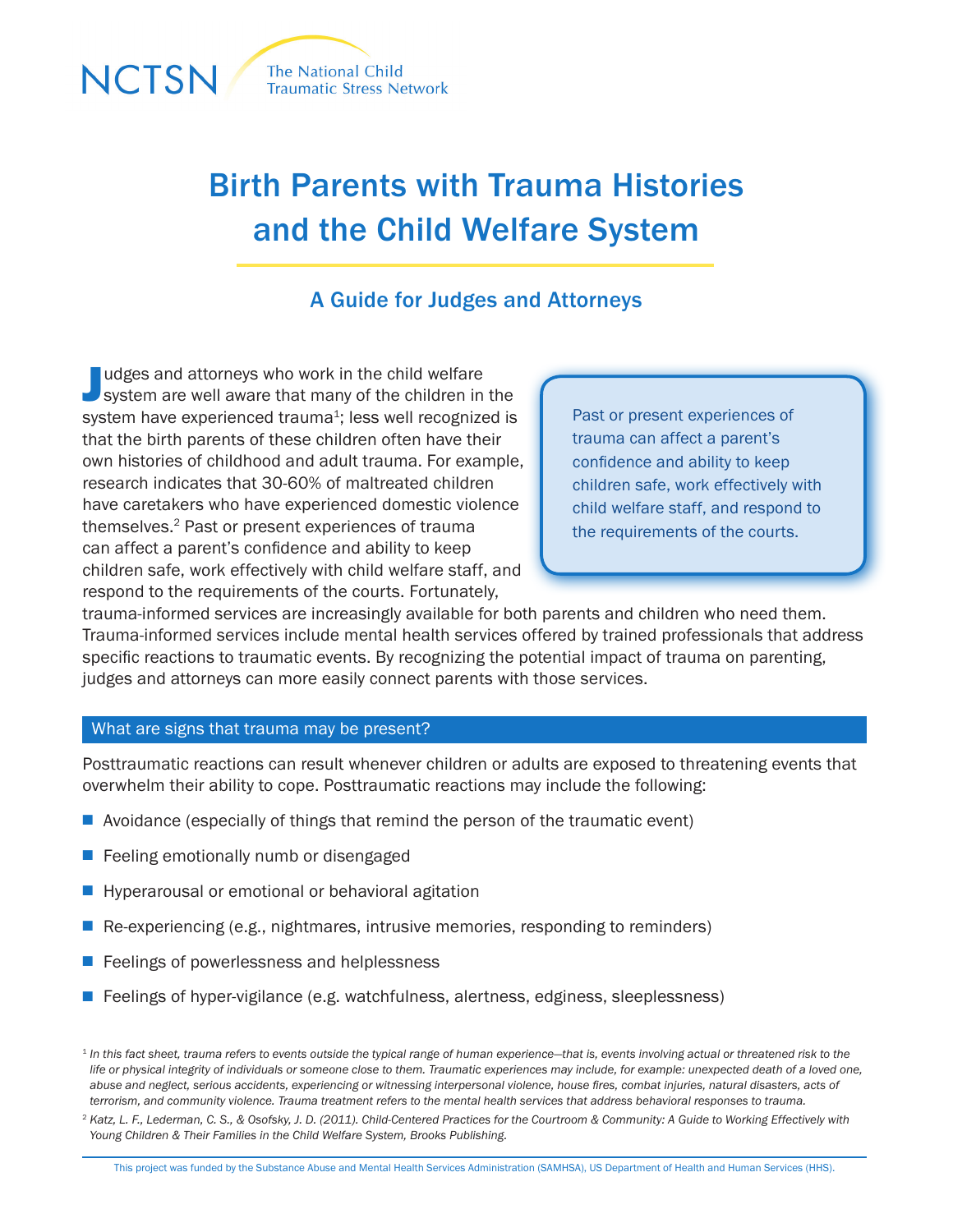In the child welfare system, legal professionals may observe parents who exhibit these posttraumatic reactions in court or when interacting with their children or case managers. It is not uncommon for the court setting or legal process to trigger feelings of helplessness or loss of control in parents, which may be exacerbated by the parents' past trauma and its reminders. A referral to determine whether posttraumatic stress is present may be appropriate.

#### How Can Trauma Affect Parents?

Trauma does not affect every parent in the same way, and not all parents will develop posttraumatic reactions after a traumatic event. However, trauma can influence parenting in ways that initially may not be obvious. For example, trauma reminders and recurrent posttraumatic reactions may interfere with parents' abilities to:

- $\blacksquare$  React to a child's behavior in a calm and thoughtful manner, rather than responding impulsively
- **n** Make appropriate safety judgments, resulting either in overprotection or an inability to recognize dangerous situations
- $\blacksquare$  Meet their children's emotional needs or support their children's counseling
- **F** Form trusting relationships with their children and with court personnel and service providers
- $\blacksquare$  Moderate or control their emotions
- $\blacksquare$  Make decisions or plan for the future
- Manage other stresses, such as poverty, racism, substance abuse, and lack of social support

### Can trauma also affect judges and attorneys who work in family court?

For judges and attorneys working with child welfare cases, secondary or vicarious traumatic stress (also called compassion fatigue) may be a professional risk. $3$  This may occur following extensive exposure to the retelling of trauma experiences in court.<sup>4</sup> It is important to keep in mind that, while effective trauma treatments are now more available for parents and children, they also are available for professionals working on a daily basis with difficult cases involving traumatic events. $5$ 

#### How can attorneys and judges use a trauma-informed approach when working with birth parents?

Judges and attorneys can effectively advocate for the welfare of the child and family by identifying the service needs of parents suffering from the effects of trauma. It is important to: carefully observe parents' behavior, ask them what they want and need, listen closely to their responses, and ensure a sufficiently safe legal and emotional environment for them to disclose their own trauma history. Once the legal professional identifies the need for a trauma assessment and/or treatment, he or she should consider the following suggestions to effectively link the parent with appropriate services:

 $\blacksquare$  Empower parents by asking what services they think might be helpful, recognizing that they may not know.

<sup>3</sup> *Osofsky, J. D., Putnam, F. W., & Lederman, C. S., "How to Maintain Emotional Health When Working with Trauma," Juvenile and Family Court Journal, 59, (4), Fall 2008.*

<sup>4</sup> *Focus groups conducted by NCTSN at national judges meetings in 2005 and 2007 indicated that judges can feel overwhelmed by the prevalence of trauma in the courtroom, the magnitude of the needs of the children and families, and the lack of resources.*

<sup>5</sup> *For a state-by-state listing of free or low cost counseling referrals for legal professionals, see the American Bar Association Legal Assistance Program directory at <http://apps.americanbar.org/legalservices/colap/lapdirectory.html>*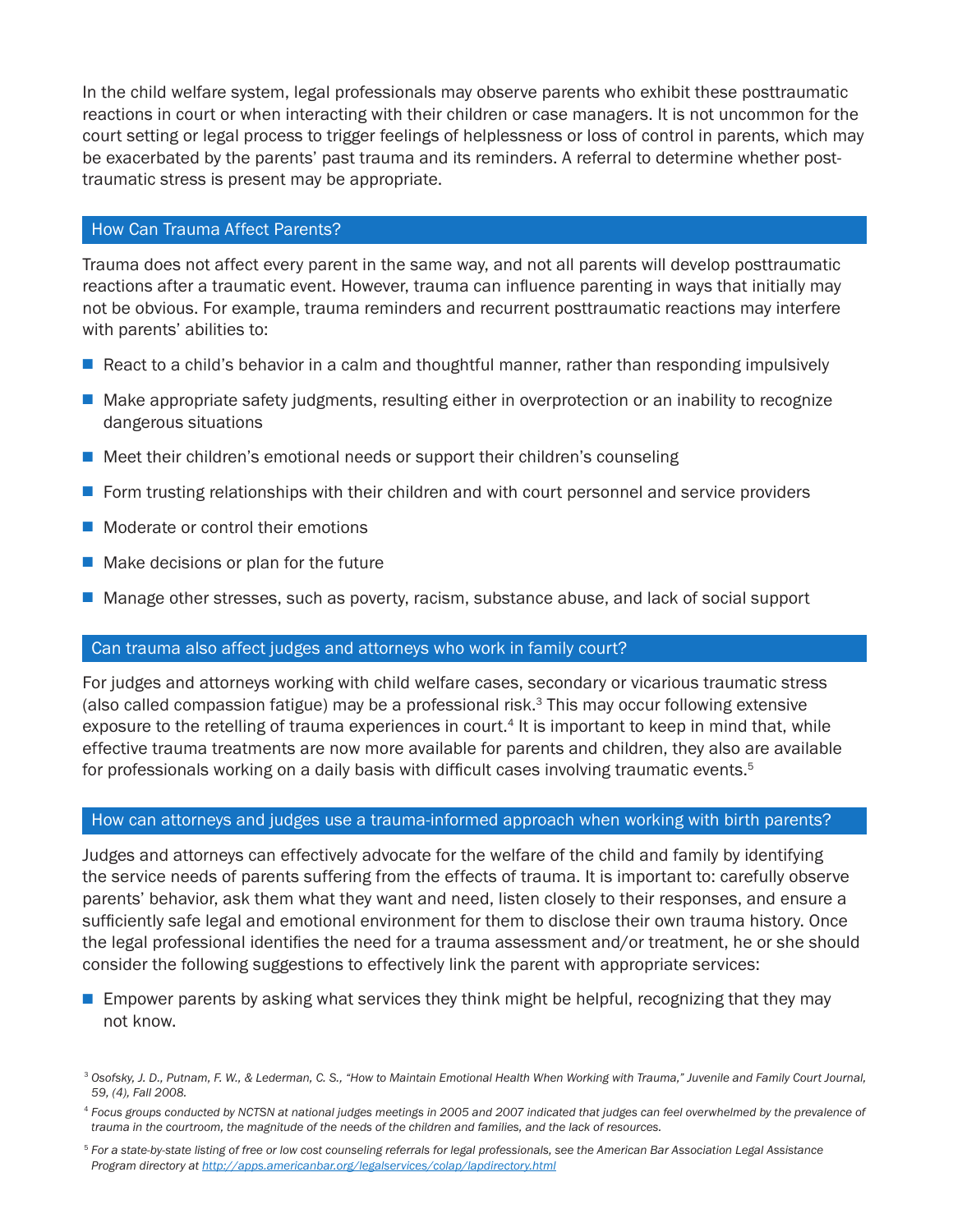- $\blacksquare$  Identify any mental health services, especially trauma-informed services, the parent has already received, and how the parent responded. If a parent already has a supportive relationship with a mental health provider experienced in addressing trauma, then attorneys and judges can encourage and support this ongoing relationship.
- **E** Ensure that there has been a trauma-informed assessment of the parent and the parent's relationship with each child. Do not assume that a general mental health evaluation includes a trauma assessment or that a traditional parenting program will work with a parent who has experienced trauma. In fact, generic interventions—such as parenting classes, anger management classes, counseling, or substance abuse groups that do not take into account parents' underlying trauma issues—may not be effective. An appropriate trauma-informed assessment would include the following information:
	- The parent's past or current traumas that may impact his or her current functioning
	- The parent's strengths in coping and problem-solving, and social supports
	- Self-report measures and clinical interviews assessing the parent's mental health status;
	- Observations of parent-child interaction
	- The presence or absence of posttraumatic reactions
	- Recommendations for treatment and additional assessment for trauma and non-trauma related services
- Work with local professionals to create a list of evidence-based treatment practices available for parents in your community or region. When trauma-focused treatment services are scarce or non-existent, judges should convene a multidisciplinary team to enhance services or training of clinicians in the community. In rural communities where resources are especially scarce, legal professionals might consider regional approaches or distance learning.
- $\blacksquare$  Familiarize the court with the process and scope of evidence-based trauma treatment for adults, including the range of treatments available.<sup>6</sup>
- Watch for the co-occurrence of posttraumatic stress disorder (PTSD) and substance abuse, which is especially common among women. Substance use may be viewed as "self medication" to cope with the overwhelming emotional pain of trauma; but research shows that posttraumatic symptoms can trigger substance use, which, in turn, can heighten trauma symptoms.<sup>7</sup> When developing a case plan for parents, assessing for both substance abuse and trauma can ensure that the two problems are treated in an integrated manner, rather than sequentially.
- E Keep in mind that parents who are adolescents or new immigrants, or have experienced adversities including disability, poverty, or homelessness, may be at higher risk for experiencing trauma; they also may have more barriers in accessing resources.
- $\blacksquare$  Let parents know that you understand the significance of their past trauma, while still holding them accountable for the abuse and/or neglect that led to involvement in the system. For many parents, understanding that there is a connection between traumatic events that have happened to them and their present reactions and behavior can empower and motivate them to make positive changes.

<sup>7</sup> *Najavitz, Lisa M., Seeking Safety: A Treatment Manual for PTSD and Substance Abuse, Guilford Press, 2002.*

<sup>&</sup>lt;sup>6</sup> For more information on adult trauma treatments and intervention, go to: National Center for PTSD at <http://www.ptsd.va.gov>; Sidran Institute at *[http://www.sidran.org;](http://www.sidran.org) California Evidence-based Clearinghouse for Child Welfare at http://www.cebc4cw.org; National Registry of Evidence-based Programs and Practices at<http://www.nrepp.samhsa.gov>*